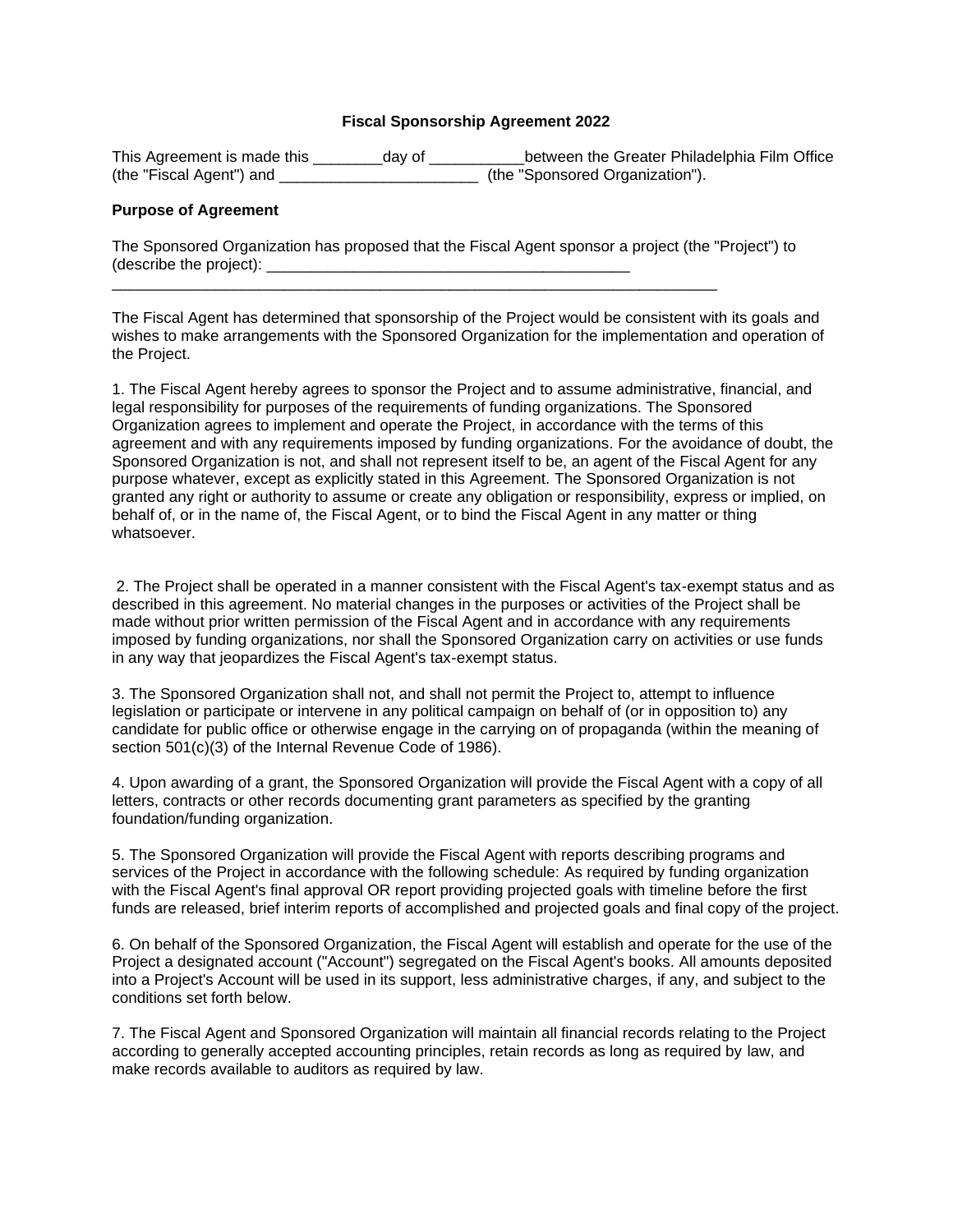#### Page 2 Fiscal Agent Agreement – January, 2022

8. It is the responsibility of the Sponsored Organization to state in writing to potential funders that "Contributions to the Greater Philadelphia Film Office pursuant to this solicitation are primarily for the support of  $_{\rm{proper}}$  (project name) that has been approved and is being sponsored by the Film Office in accordance with its purposes and guidelines."

9. It is the responsibility of the Sponsored Organization to alert the Fiscal Agent if donors will receive goods or services in exchange for any level of donation. If so, the Sponsored Organization must provide the Fiscal Agent with an estimate of the fair market value of goods to be provided. The donor will be advised that the amount of the contribution that is deductible for federal income tax purposes is limited to the excess of the amount contributed over the value of the goods provided in consideration for their contribution.

10. The Sponsored Organization designates \_\_\_\_\_\_\_\_\_\_\_\_\_\_\_\_\_\_\_\_\_\_\_\_\_\_\_to act as authorizing official. The authorizing official shall act as principal coordinator of the Project's daily business with the Fiscal Agent and shall have sole authority to sign disbursement requests.

11. The Fiscal Agent and the Sponsored Organization will reflect the activities of the Project, to the extent required, on their state and federal government tax returns and financial reports. All disbursements from an Account shall be treated as payments made to or on behalf of the Sponsored Organization to accomplish the purposes of the Project. The Sponsored Organization will provide the Fiscal Agent with proper, **clearly marked** documentation to accomplish this, including furnishing the Fiscal Agent with the Sponsored Organization's Federal Employer Identification Number.

12. The Sponsored Organization agrees to provide screen credit to "Greater Philadelphia Film Office" and/or logo display in all tangible media projects and an acknowledgment of credit in all printed matters for all projects in such form as approved by the Greater Philadelphia Film Office.

13. The Sponsored Organization agrees to employ PA production and service resources whenever possible.

14. The Sponsored Organization, and all solicitations for the sponsored project, agree that since GPFO has full discretion and control over the use of funds to accomplish the charitable purposes of the sponsored project, in the event the Sponsored Organization cannot complete the project, GPFO has the right to redirect funds to a different project that can accomplish the same purpose as the sponsored project.

15. In consideration of the Fiscal Agent's agreement to sponsor the Project, and to cover the Fiscal Agent's expenses in connection with the Project as outlined above, the Project will pay the following fees, charges, and expenses:

- **To initiate consideration of fiscal sponsorship, there is a \$100.00 (\$40 for verifiable student projects) non-refundable application fee. Check payable to the "Greater Philadelphia Film Office" should accompany project treatment and/or script, business plan, prospective budget, bios of principals and any additional information detailing project plans.**
- If approved, the following administration fee scale will be applied for professional projects:

7% \$0 - \$150,000 6% \$151,000 - \$500,000 5% \$501,000 - \$1M 3% Over \$1M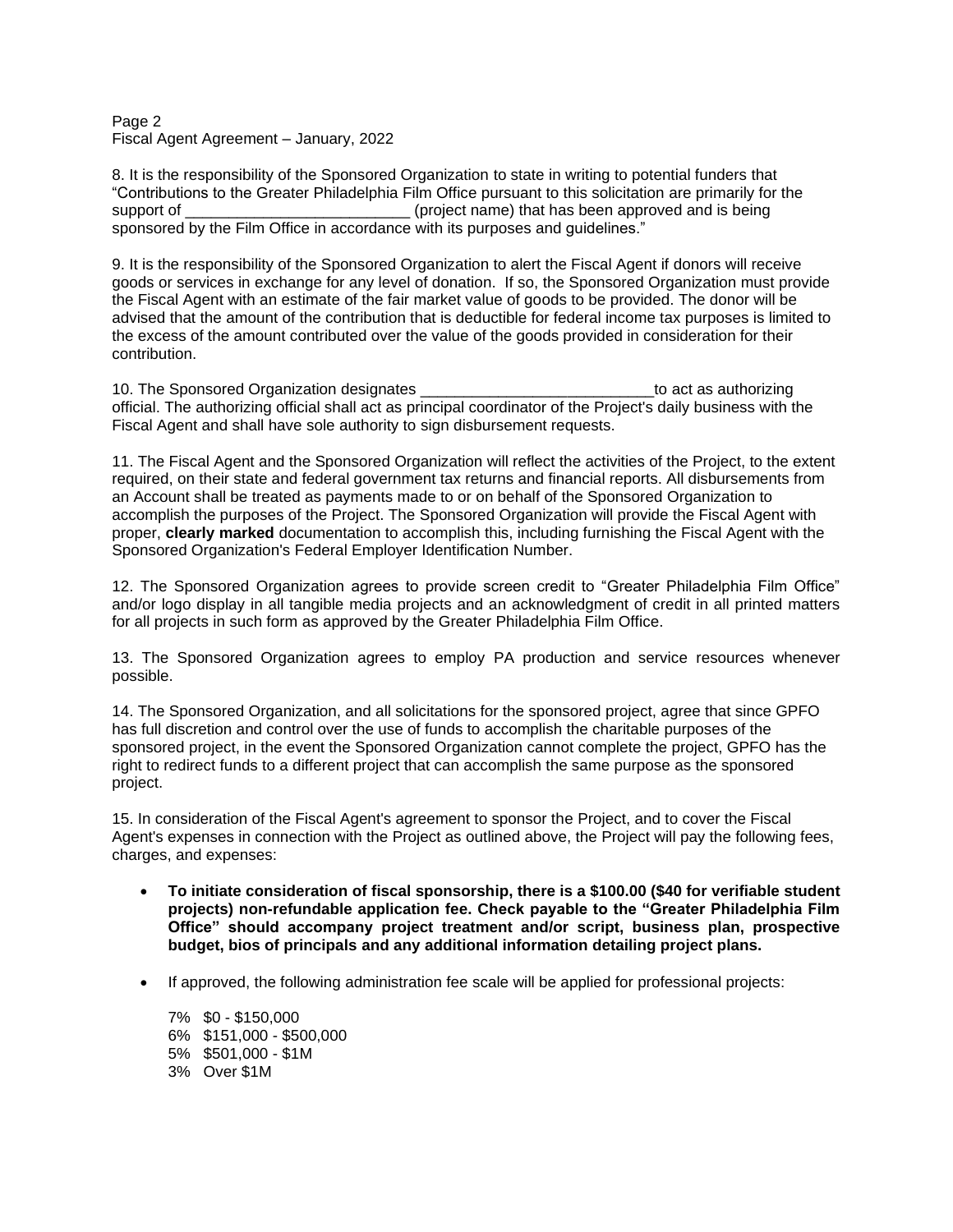# Page 3 Fiscal Agent Agreement - January, 2022

If approved, a 5% administration fee will be applied for documented student projects.

# • **Donors should be instructed to include the project name on the memo line of their check.**

16. The Fiscal Agent will disburse funds from the Account in the following manner: **As instructed on a written invoice accompanied by required documentation and only as authorized by this agreement.** As donated funds clear the bank, Fiscal Agent administrative fee will be retained, and the balance of the funds will be available for disbursement upon submission of an invoice to the Greater Philadelphia Film Office from the Sponsored Organization. The invoice must detail how the dollars will be spent. Documentation (invoices, receipts, checks, etc.) matching each invoice is required with the invoice. The Film Office recommends opening a separate checking account for expenditure of project funds.

17. This agreement will be subject to review annually and will terminate if any of the following events occur:

- The Fiscal Agent requests the Sponsored Organization to cease activities that it deems might jeopardize its tax-exempt status and the Project fails to comply within a period of ten (10) days;
- The Sponsored Organization fails to perform or observe any other covenant of this agreement, and this failure remains unremedied fifteen (15) days after notice in writing;
- Upon expiration of four weeks after either the Sponsored Organization or the Fiscal Agent has given written notice of its intent to terminate the agreement.

18. In the event this Agreement is terminated, the Fiscal Agent and Sponsored Organization will comply with any termination conditions imposed by funding organizations.

19. In the event that an audit is required, the Sponsored Organization is responsible for payment.

20. Each of the Parties hereto agrees to hold in confidence and not disclose to persons (other than its employees or agents or affiliates who have a need to know and are bound by confidentiality agreements or other legal obligations), or to use, except as required to perform under this Agreement, any information that is disclosed by the other Party, whether in writing, orally or visually, or that is learned by observation during any visit to the facilities of the other Party (the "**Confidential Information**"), if such Confidential Information: (a) is designated or marked by the disclosing Party as confidential or proprietary at the time of disclosure; or (b) notwithstanding any designation or marking, reasonably should be expected by a Party under the circumstances to be confidential or proprietary information of the other Party. For the avoidance of doubt, the terms and conditions of this Agreement constitute the Confidential Information of each of the Parties and shall be subject to the restrictions on use and disclosure set forth herein. Notwithstanding the foregoing, no obligation shall attach to any Confidential Information which a Party can prove: (i) was in its rightful possession prior to the time of disclosure by the disclosing Party; (ii) is or has become generally available to the public or the industry through no fault of the receiving Party; (iii) was received from a third party who has a legal right to make such disclosures; or (iv) was developed, discovered or arrived at by such Party, its employees or agents, or affiliates independently of and without reference to any of the other Party's Confidential Information. A Party shall not be in breach of this paragraph if it: (i) uses or discloses the other Party's Confidential Information with the written authorization of the other Party, so long as such use or disclosure is within the limits of such authorization; or (ii) is required to disclose information pursuant to a requirement of law or court or governmental order, provided, however, that in such an event the recipient shall notify the disclosing Party of such required disclosure as promptly as possible and shall disclose information only to the extent necessary to comply with such law or order.